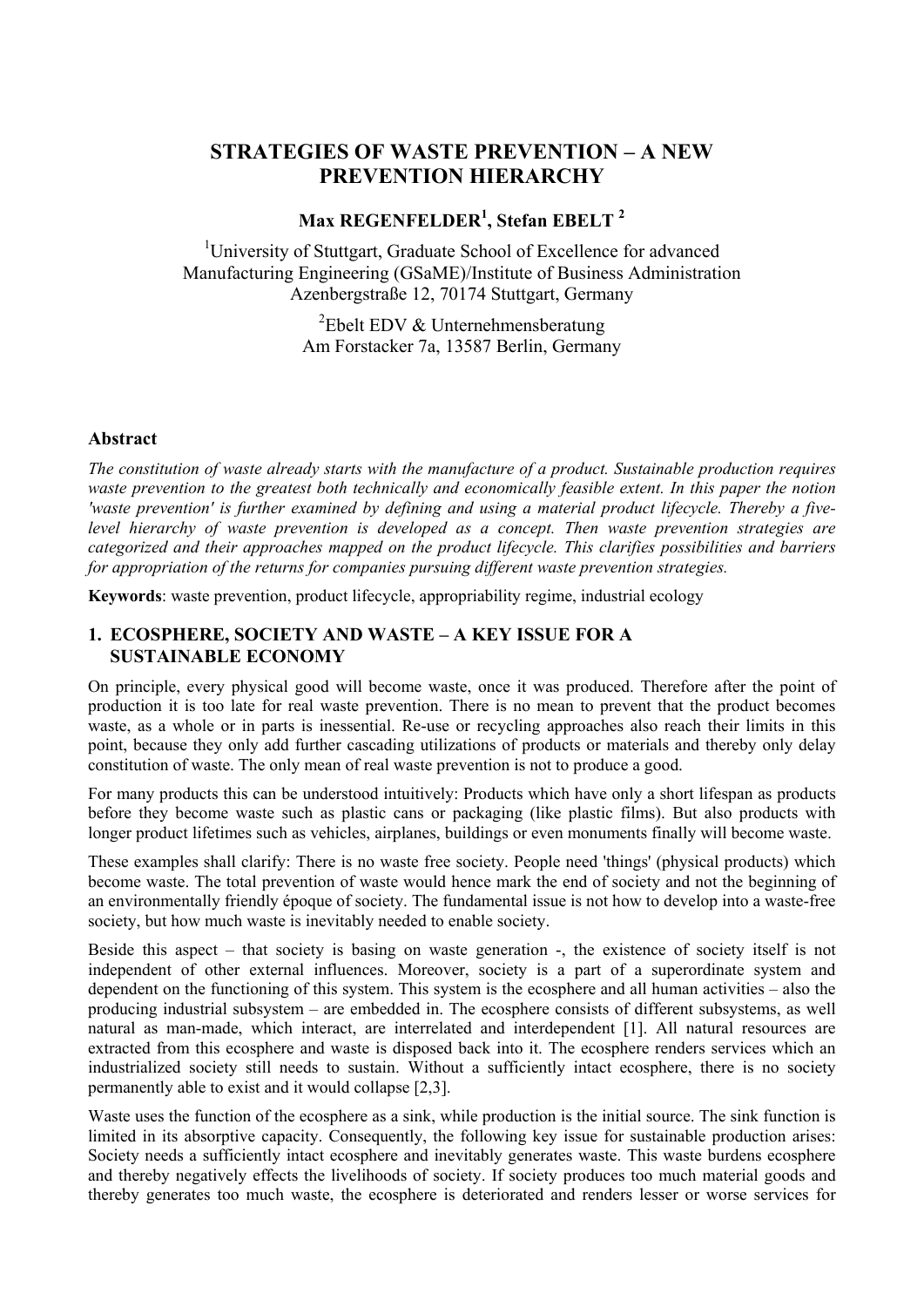society. These lesser services are at least partly compensated by producing even more goods when trying to reach the former utility level again. This causes even more waste and the negative cycle continues turning... Figure 1 illustrates this.



**Figure 1** – Negative back coupling society-waste-ecosphere

A steady balance between the use of ecosphere and the demands of society (as consumers) is to achieve. From the derived necessity of waste for a society and with the inclusion of an intact ecosphere, the part of waste is to prevent which is not necessarily essential for maintaining the existence of society. Sustainable<sup>[1](#page-0-0)</sup> economies imply to keep ecosphere intact by limiting the generation of waste to the extent that is needed for the preservation of a society. The benefits for society from pursuing waste prevention strategies are as follows: By reducing the amount of waste, the natural functions of ecosphere are preserved and it can render better/more services for society. Then, a waste prevention hierarchy can help to integrate these strategies into a conceptual framework and facilitate implementation by identifying their starting points.

Waste prevention is regarded as a strategy contributing to sustainable production. It has to be applied 'in doses', because society is basing on waste creation. The goal of this article is to develop a product-oriented concept of waste prevention. It considers the ideas of a real waste prevention and defines several degrees of waste prevention.

# **2. LIFE CYCLE CONSIDERATIONS FOR A WASTE PREVENTION HIERARCHY**

## **2.1 Material Product Lifecycle and Environmental Impacts**

Physical products proceed different phases during their lifecycle with environmental impacts. For the clarification of the dependencies a simplified concept of a material product lifecycle with four different phases is introduced. The separation in different phases is effective for identifying possible starting points for waste prevention. This 'material product lifecycle' -depicted in the following Figure 2- includes the complete product creation (development and production), the use phase, the recovery phase and at its end the product finally becomes waste.



**Figure [2](#page-1-0)** – Material product life cycle with four phases<sup>2</sup>

<span id="page-1-0"></span>*<sup>1</sup> The authors' understanding of the notion 'sustainable' corresponds to the following definition: "A sustainable path for the future is one that is able to reproduce its own requirements to exist and to at least prevent larger system collapses in the most important 'support systems' (i.e. ecological, social and economic subsystems) of future societies. In this way future generations will have open to them decision-making options, which are as varied and as wide ranging as possible, not least with regard to the use and/ or substitution of (non-renewable) resources."[4] <sup>2</sup> Also see [5] for a similar design of the lifecycle of technical products.*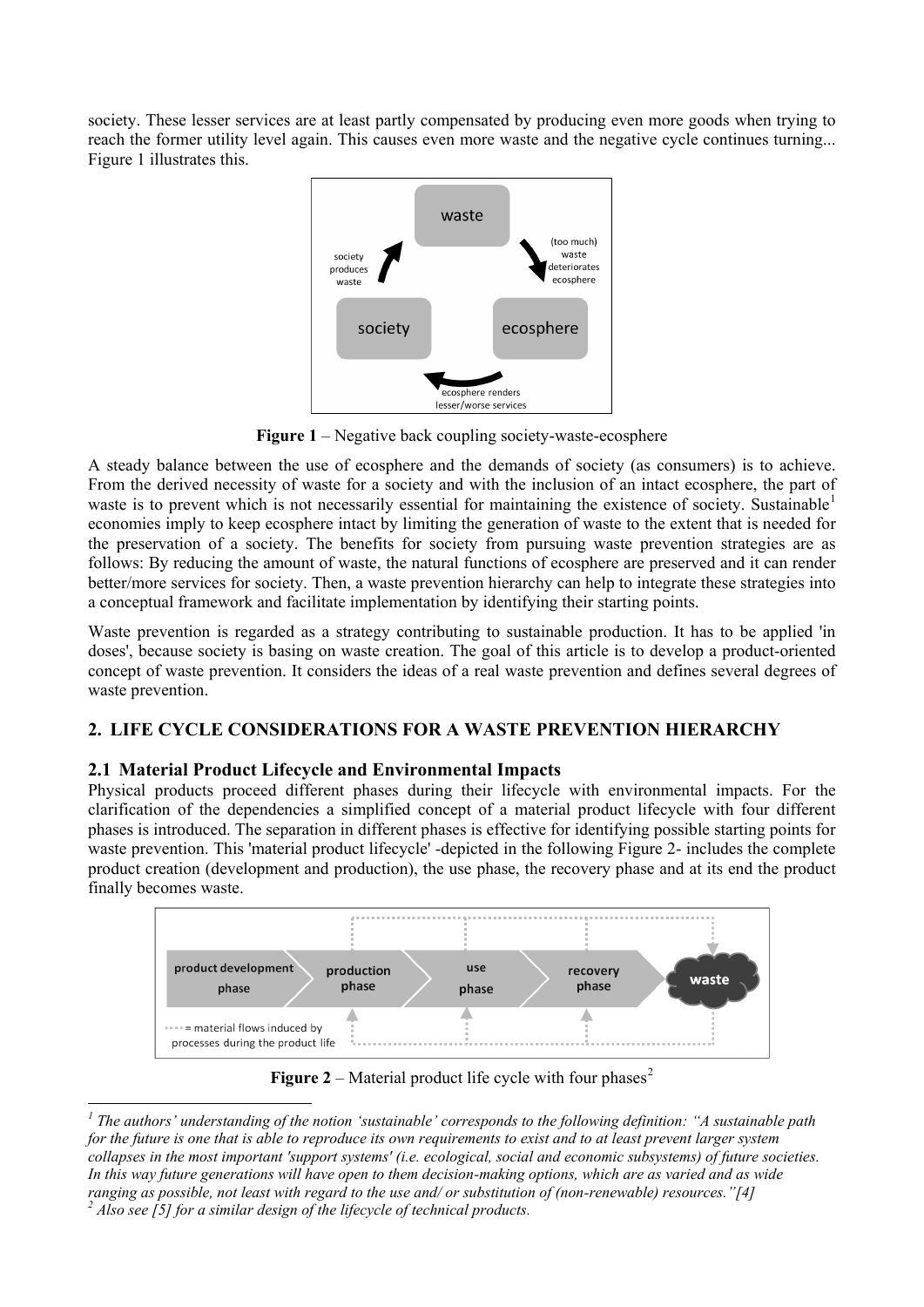This lifecycle covers all phases of a product life in which environmental impacts are determined or generated. Because this is a product-oriented examination, the process-induced material flows -depicted in Figure 2- serve only as clarification that waste is not only generated at the end of the life cycle, but also during the most other phases. As well, recycling processes for waste which accumulates from production, use and recovery, feed back raw materials into the production phase. This is also possible by the extraction of raw materials from disposal sites. For the following examination of the starting points of waste prevention these process-induced material flows are not further observed for reducing complexity. They are accounted to the product which induces them.

The material product life starts with product development phase. In this phase the properties and functionalities of a future product are decided on. Existing technologies are configured and/or combined in order to form a marketable product. All aspects regarding the product design are part of this phase. The largest part of the environmental impact of a product is determined in the development phase. Thus, the importance of this phase for the characteristics of the further product lifecycle is to emphasize [5,6]. This phase is the earliest possible starting point for waste prevention.

In the production phase the physical creation of a product takes place. This involves all manufacturing steps or processes directly supporting them. Waste which is generated by manufacturing processes is accounted to the material goods conducting them.

The use phase follows. The consumer has obtained a product and uses it. This phase ends when the consumer does not want to use a product anymore and disposes it. Many products continuously generate additional waste. For example products which need maintenance or equipment which becomes waste. This can lead to the situation that a product does not only become waste itself but generates even more waste through its use ('waste muliplicator'). For example, an automobile becomes waste and generates further waste in its use phase such as old tires, defect parts or other equipment (oil, brake fluid) etc.

The last phase of the material product life cycle is the recovery phase. It starts with the disposal of a product by its former user, and the product is assigned by logistic processes to a waste management/recycling firm. This firm technically processes the disposed products in order to handle them economically advantageous and in compliance to the legal requirements. This includes all measures for making raw materials reutilizable or reduction and removal. In this phase potential waste is prepared for subsequent use if possible. At the end of these processes, a former product has become waste.

## **2.2 The Waste Prevention Hierarchy**

It is important to mention at this point that there are already legal efforts which aim to minimize waste as the legacy of society. For example, the German 'Closed Substance Cycle and Waste Management Act' (KrW-/AbfG) [7] is to mention. As a principle, it gives priority to prevention before recovery before removal. Similarly, in the EU Directive on Waste a five-level waste hierarchy is stated. Priority is given downwards to prevention, preparing for re-use, recycling, other recovery (e.g. energy recovery) and disposal [8]. Accounting for the material product life cycle, the shortcoming of these approaches is to tackle the waste and thereby only late in the material product life cycle. A main thesis of this article is that it is too late for real waste prevention as soon as a product is produced. There is no real prevention of waste, but only of products (also see [9] for "the sustainability gap in waste management"). Thus, prevention hierarchy is to develop for waste (but NOT starting from waste), which covers the whole product lifecycle. Hence, the product development, the production and the use phase are incorporated explicitly in strategies of waste prevention.

Basing on the material product life cycle, a categorization of waste prevention is suggested. Thereby the starting points in the life cycle for each category of waste prevention are identified. This categorization leads to the establishment of a waste prevention hierarchy subdivided in several degrees. Every degree is regarded as strategy of waste prevention. Criterion for this categorization is the extent of the final (in terms of 'real') prevention of waste.

#### **Waste prevention of first degree ('real waste prevention'):**

Waste prevention of first degree is defined in this context as the abandonment of the production of material goods. The manufacturing of products or of components of a product is prevented entirely. This includes the abandonment of the production of substitutes. The production phase itself is not a starting point. By definition of this first degree it is disqualified because in this phase the physical production takes place. Two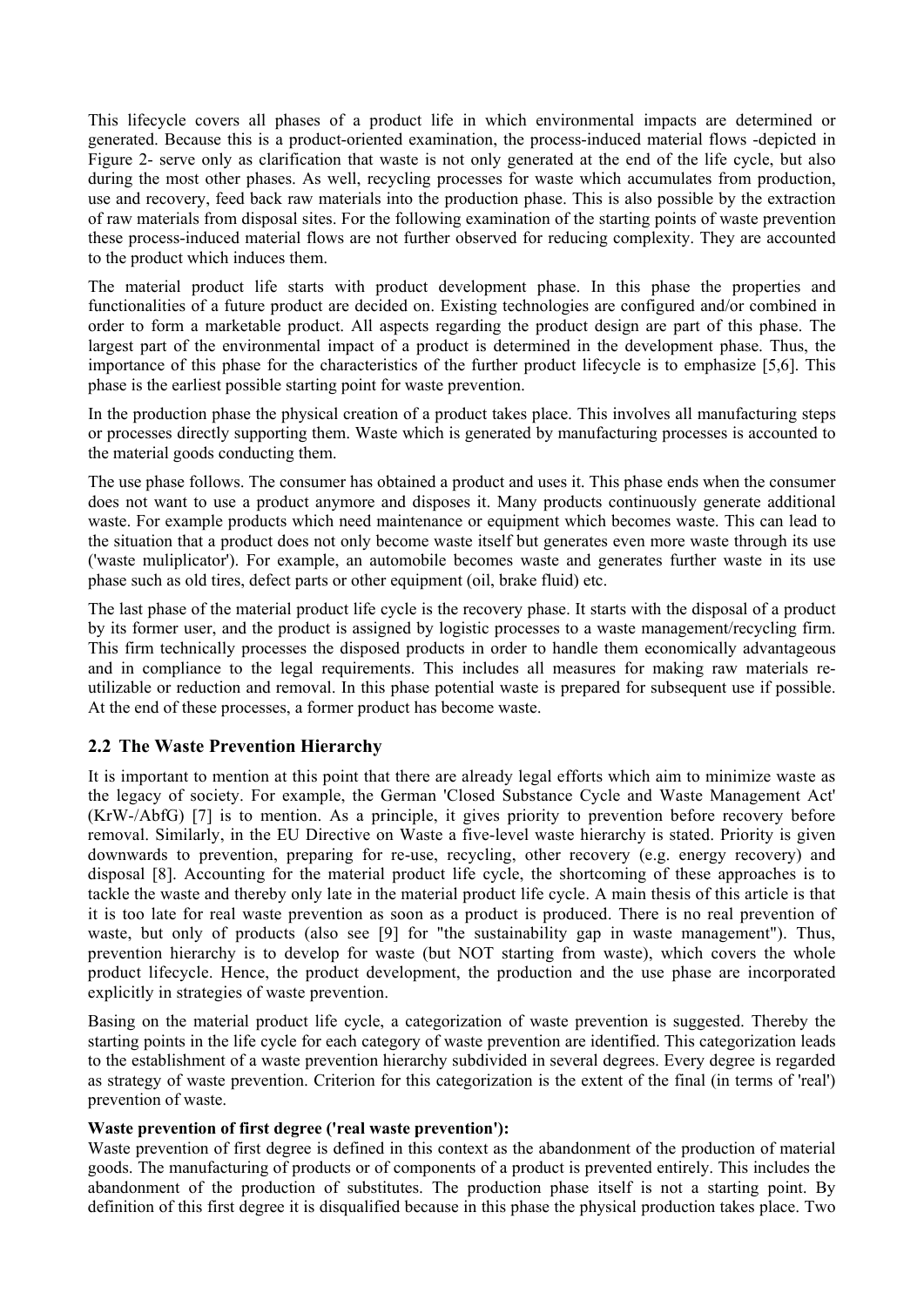different approaches for the waste prevention of first degree can be identified by mapping this prevention on the life cycle:

- Abandonment of components of a product which are not necessary or generate only small utility for the customer. The starting point in this case is at the beginning of the material product lifecycle in the product development phase in which the product design is determined. This means to apply design principles which focus on creating material-efficiently/effectively utility for the user. It also includes the construction of products which need lesser raw materials but have the same functionality and durability as before. The raised (natural) resource efficiency is only related to the material use per product and not to production processes. Examples are tooth paste without the paperboard package (the package as waste is prevented and the main utility of tooth paste is still available), the design of an automotive gear box with lesser weight and same durability (material for the manufacture of the product is saved and thereby the saved amount of material is prevented to become waste at the end of life).
- The better, parallel use of a product from several users during one use phase by using it simultaneous/ sharing its use. By a better use of products the same utility for the users can be generated and a lesser overall number of products is needed. Thereby lesser products have to be produced for a given utility. The usage behavior is not in the producers' direct sphere of influence because the product is out of the producers' effective control (the product has been sold to the user). Although producers cannot directly influence the usage behavior, they can indirectly affect it by appropriate business models (selling the utility rather than a product, leasing, rent, etc.) or variations in product designs (flexibility in use). Examples: New car-sharing business models (Car2Go from Daimler AG [10]; customers share cars and not every customer has to buy a car of his own which lowers the overall need of cars) or the use of a building as a cinema and a church (without parallel use two buildings have to be built instead of one. This prevents the waste of one building in this example).

#### **Waste prevention of second degree ('real waste prevention under the use of auxiliary products'):**

In this category the production of a material product is prevented under the use of auxiliary products which finally will become waste theirselves. The auxiliary products are a kind of substitute for the prevented product. It is to emphasize that considering the whole lifecycle more material products are prevented than waste is generated by the auxiliary products. Starting points for this degree of waste prevention are both in the product development phase by the producers and in the use phase by the consumers. The producer has to design products which enable this prevention, while the consumer has to be willing to alter his usage behavior and to substitute former products by these auxiliary products. The digitalization is exemplifying this. Electronic storage and reproduction of content prevents products which have been physical products formerly. The technological progress is the enabler for dematerialization. No longer is a main product manufactured but an utility. Special emphasis in this case is on possible rebound effects which may decrease the original ecological gains by an increased consumption [11]. Examples for the waste prevention of second degree are: a movie downloaded from the internet (no use of a DVD as material product which later would become waste, the movie is an electronic file; auxiliary products: electronic equipment such as a notebook), e-papers and e-books (no use of a printed book or newspaper as material products which later would become waste, content as an electronic file; auxiliary products: electronic equipment such as a tablet computer).

### **Waste prevention of third degree ('delay of waste constitution'):**

Waste prevention of third degree means all approaches which retard the new production of further products of similar nature and delays the constitution of waste. This implies to prolong the lifecycle of a product with a longer use phase or to enable additional lifecycles (in terms of further use phases for the consumer). The focus is on the product circulating as high-qualitative as possible (versus unnecessary degradation) in a cascading utilization. The product with its physical form and/or functionality is conserved. Attention has to be paid on products with large negative ecological impacts during their use phase. If the use of a product effects too much negative impacts and new products do not (if technological progress leads to more efficient products), a (too) long lifecycle and the delay of waste constitution is not desirable from an ecological point of view. There are several starting points for the delay of waste constitution:

- Durability of products prolongs the initial use phase and delays both the end of life and the production of replacement products. The prolongation of the use phase has to be criterion for the product design in the product development phase. An example for this long-life products are returnable bottles made of stable plastics instead of one-way plastic/glass bottles which become faster obsolete and thereby waste.
- Extension of lifecycle through repair and upgrading means to conserve the utility of a product (repair in case of defects) or to extend the functionality of a product (upgrading) during the use phase in order to reach a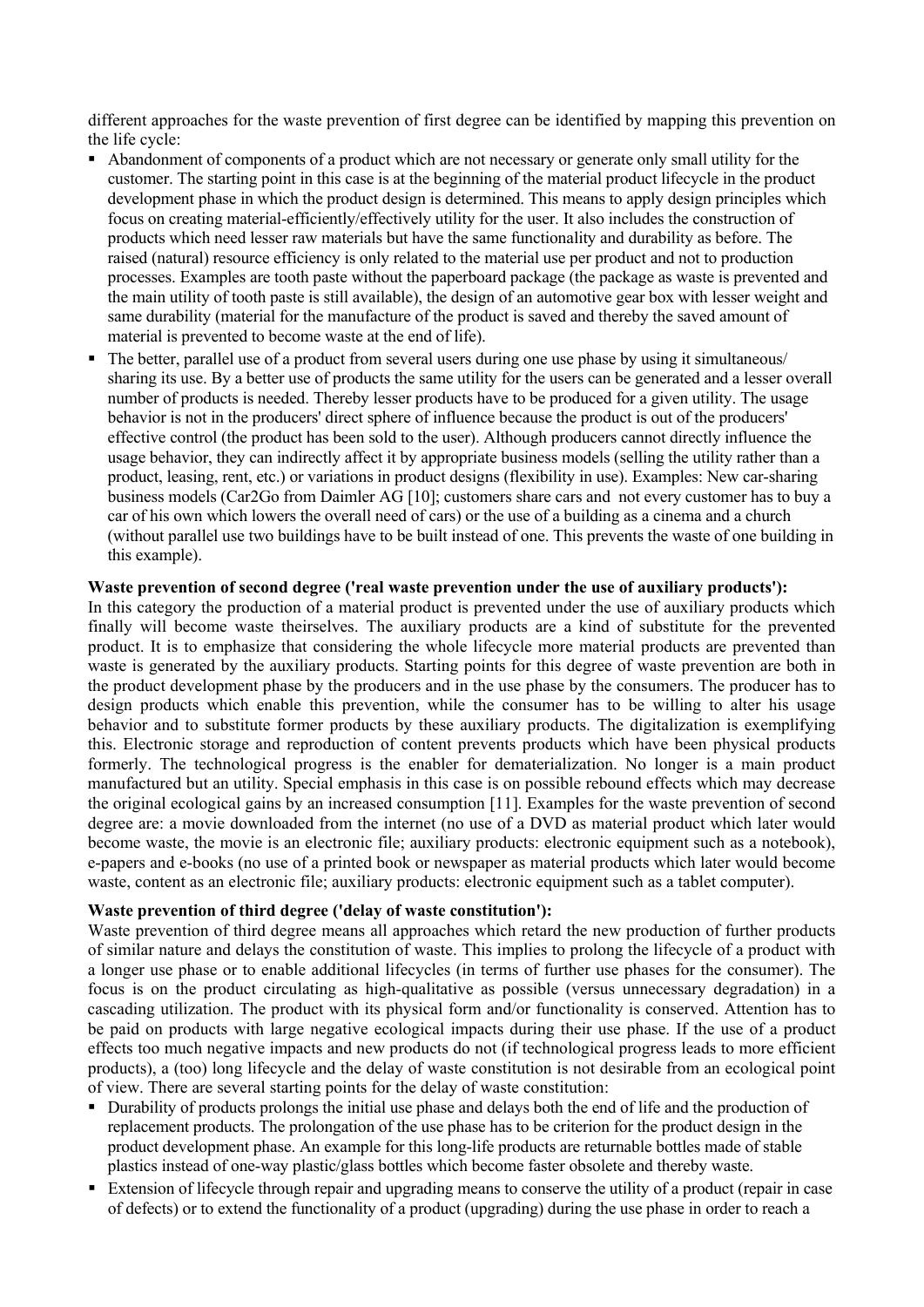similar utility compared to new products. A premature end of the use phase is avoided or the use phase is extended. The user stays the same. Users' access to repair and upgrading services is prerequisite.

 Re-use intends to enable a second (further) use phase for a product. At the end of a use phase (at the interface to the recovery phase) – when a user does not want to further use a product -, a user gives away the product and abandons the control/the property right of it. The lifecycle then consists of one product development phase, one production phase, several use phases and one recovery phase. Thereby the lifecycle is prolonged. If a product is re-used, its functionalities can remain unmodified (inspection and refurbishment) or they are extended (upgrading). In both cases a product is re-transferred by a re-use firm (refurbisher, remanufacturer) for some, few process steps into production phase. Quality assurance is an important issue for this approach. The Berlin-based ReUse-Computer-Network is exemplifying this approach. Members of this network check, refurbish, if necessary, upgrade used ICT- (information and communication technology) products, and incorporate quality testing in their ReUse-production-process. The products are marketed using an own ReUse-Computer check-sign as a label for signalling product quality to the customers. [12].

### **Waste prevention of fourth degree ('waste substitution'**):

Waste prevention of fourth degree is the substitution of the types of waste: Waste with a given environmental burden is substituted by waste with a lesser environmental burden. This burden can be assessed both quantitatively and qualitatively. This approach aims to connect requirements of recovery with the product development phase. This includes all actions which achieve a better recyclability of waste (design for recycling) or facilitate reduction measures. As a follow up of the previous product life, waste is reduced in the recovery phase. E.g., the avoidance of composite materials in the product development or the development of products, which are easy to disassemble and recycle, enables waste substitution. This can be implemented for example in a high-pressure cleaner whose housing consists only of one type of plastics instead of two and is easy to disassemble.

#### **Waste prevention of fifth degree ('reduction of waste multiplicators')**

The 'waste multplicator effect' occurs if a product generates a large amount of additional waste during its use phase. The reduction of the multiplicator effect aims to prevent this additional waste. Products have to be designed efficiently regarding their waste generation in use. This reduction usually leads to a raise in efficiency of consumption and consequently a reduction of cost. Therefore waste prevention of fifth degree reduces the costs for the user in the use phase. From a macro-economic point of view, efficiency strategies are questionable: Because of rebound effects they often raise the overall consumption of a product and in this context the overall waste. That is why efficiency strategies on their own are of minor importance for sustainable manufacturing [13]. This degree can be exemplified in a maintenance friendly machinery which needs lesser services and therefore also needs lesser auxiliary operating materials such as spare parts (which otherwise would become waste).

Figure 3 assigns the degrees of waste prevention to the phases of the material product life cycle. This overview of the waste prevention hierarchy clarifies the phases affected the most by the introduced approaches.



**Figure 3** – Overview of the waste prevention hierarchy mapped on the material product life cycle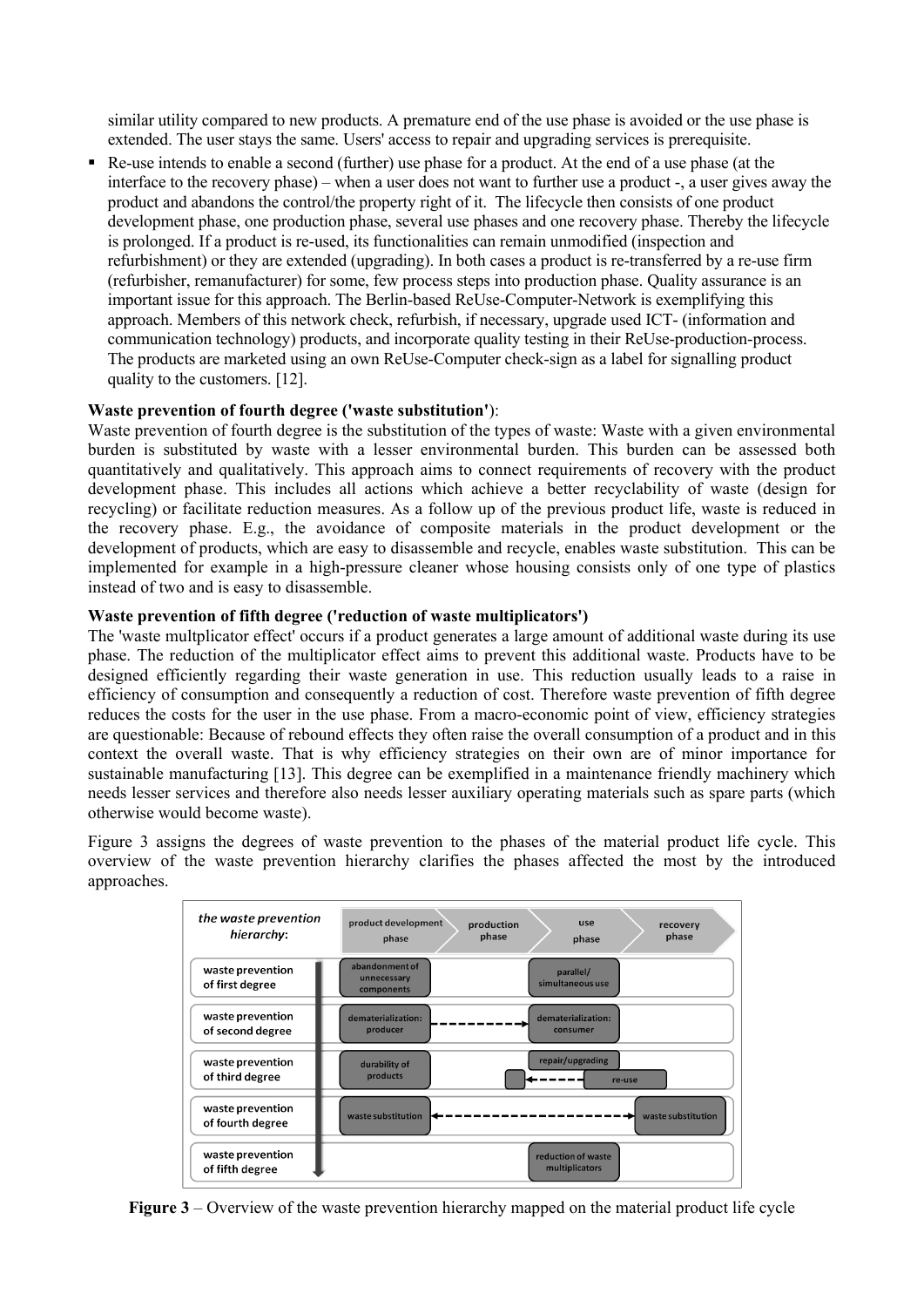## **3. DISCUSSION OF THE APPROACHES AND CONCLUSION**

So what is the matter for implementation of the approaches of the waste prevention hierarchy in practice?

For a possible implementation of the approaches of waste prevention the economic incentive systems are crucial. Incentive systems describe how companies appropriate the utility (in terms of revenues) of their economic activities. It is an important part of economic analysis which actors appropriate the utility of economic activities: If a company cannot appropriate utility from its own activities, it generally abandons them.[3](#page-5-0) Expenses for economic activities may yield their utility time-lagged, also in later phases of the product lifecycle. For this examination it is useful to transfer the concept of appropriability regimes from technology and innovation management<sup>[4](#page-5-1)</sup> to the material product lifecycle. Derived from this, the notion weak appropriability regime is used in the following, if the economic subject, which executes an activity, is only able to appropriate its utility to a low extent or in rare cases. A strong appropriability regime is available, if this appropriation can be assured to a large extent. [14,15,16,17,18]

Introducing the material product life cycle to this issue, it becomes clear that different actors have the power of control/the property rights during the lifecycle of a product. The actor ,whose property a product is, has the direct power of appropriation to it. Figure 4 shows the different actors which possess a product during its lifecycle. Involved actors –simplified- are manufacturing companies, customers/consumers/users and recyclers/waste management firms. These actors may be completed with leasing firms and refurbishers/remanufacturers.



**Figure 4** – Actors with property rights on a product during its material product lifecycle

Measures for waste prevention in most parts trigger additional costs in certain phases of the lifecycle, while the utility is yielded in later phases. For some approaches the appropriation of utility is uncomplicated: they yield utility when the product is still in the property of the actor which paid the costs for the measure (before). E.g. the approach 'abandonment of unnecessary components of a product' can cause additional costs in the product development phase, but they can be compensated directly at the manufacturing companies by lesser material or assembly costs (if single production steps are eliminated). Similarly the cost savings of the approach 'parallel/simultaneous use of a product' (the consumers buy lesser products and can share costs) can be distributed among the users. The approach 'repair/upgrading' has to be paid by the user which also has the utility.

Even if the utility is yielded not directly to the actor which bears the cost, the actor can succeed in appropriating the utility through market mechanisms. For example, the approaches 'durability of products' and 'reduction of waste multiplicators' trigger costs in the product development phase and the utility is yielded in the use phase. The manufacturing companies which have to bear those costs can pass them to their customers (partly or wholly); prerequisite the users are willing to pay for the additional utility.

'Re-use' of complex products is enabled by specialized refurbishment companies. If re-use business models are economically advantageous, depends on product characteristics and market conditions. 'Dematerialization' is driven by a technology push. It opens up new markets for the companies and new applications for the users. Both actors, which are involved, profit from.

Approaches, which have a lack of direct or indirect power to appropriate, face difficulties in their practical implementation. The approach 'waste substitution' exemplifies this: For 'waste substitution' a design for recycling (or other design for environment, etc.) is needed. This raises costs in the product development

<span id="page-5-1"></span><span id="page-5-0"></span>*<sup>3</sup> Except e.g. activities to comply with legal requirements. <sup>4</sup> The notion appropriability regime is used in technology and innovation management for the distribution of revenues originating from innovative activities/intellectual property. Also in this case revenues occur time-lagged and cannot in all cases be appropriated by the actor, which paid the cost for initial investments.*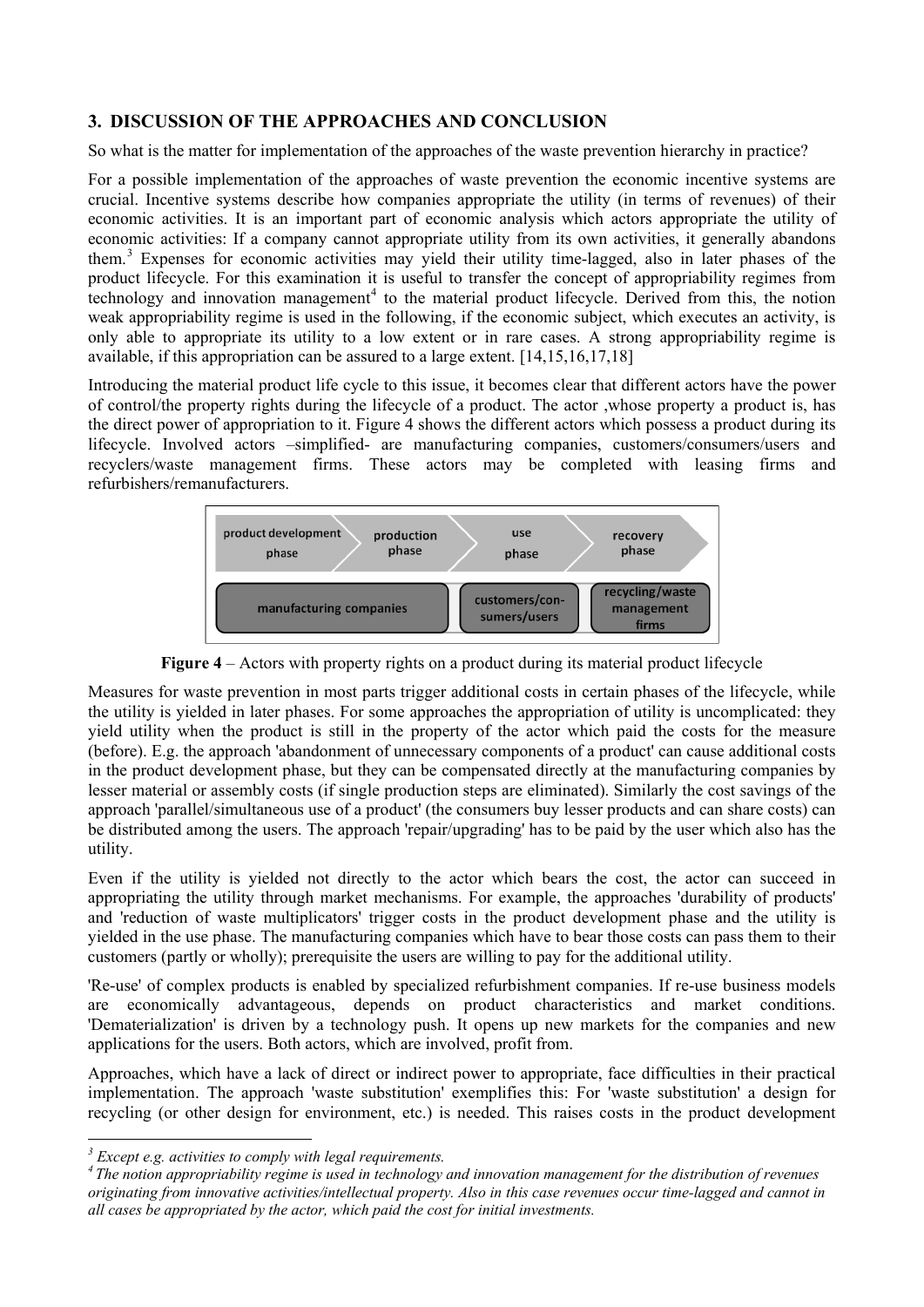phase and/or the production phase. The utility is yielded in the recovery phase and in most cases there are no mechanisms to pass the costs to recycling/waste management firms, which have the additional utility (no direct market interaction producer – recycler). For appropriating in this case, the producer would have to expand its business and also function as a recycling/waste management firm (very unusual in practice) or the beginning of the product life should be linked to the end of life by legal instruments such as the individual producer responsibility (in practice insufficient implementation at least in the European Union, see for examples [19,20]). In most cases producers have no incentive to support the approach waste substitution.

From the view of a single company the crucial issue for appropriation is the time lag from measures, which have to be taken at the beginning of the lifecycle, to the deployment of their utility in later phases. Moreover, a certain likelihood of appropriation (this also can be a financial compensation from another actor) is essential. If appropriation is to insecure, actors include this in their economic rationale and will not take measures in advance. The discussed approaches are characterized by different appropriability regimes. From approaches with strong appropriability regimes (abandonment of unnecessary components of a product; parallel/simultaneous use of a product; repair/upgrading), to moderate appropriability regimes (durability of products; reduction of waste multiplicators; re-use; dematerialization) and weak appropriability regimes (waste substitution).

This examination of waste prevention strategies first clarifies the relationship between waste, society and environment. The emphasis is on the awareness that it is too late for real waste prevention as soon as a physical product is manufactured. Therefore a product-oriented view for a waste prevention hierarchy is essential. Basing on the assumption that there is the requirement to reduce waste streams for approaching sustainable manufacturing, a material product lifecycle is defined in order to find starting points for approaches of waste prevention strategies. The waste prevention hierarchy categorizes the several strategies of waste prevention and describes their approaches. For the evaluation of the approaches another criteria besides the final prevention of waste is important: the appropriability regime. Only when a strong or at least moderate appropriability regime is combined with one of the higher degrees of waste prevention both ecological and economical demands can be satisfied. Thereby also society benefits from decreased environmental burdens. Approaches with weak appropriability regimes are only viable if firms make great efforts to overcome the barriers of appropriation. This could also include changes in their business models.

### **4. REFERENCES**

- [1] Bauer, J.: *Industrielle Ökologie : theoretische Annäherung an ein Konzept nachhaltiger Produktionsweisen*, dissertation, University of Stuttgart, Stuttgart, 2008
- [2] Meadows, D. et al.: *Die Grenzen des Wachstums – Bericht des Club of Rome zur Lage der Menschheit*; Deutsche Verlags-Anstalt, Stuttgart, 1972.
- [3] Meadows, D., et al.: *Limits to Growth – The 30-Year Update*, Chelsea Green Publishing Company, White River Junction, 2004.
- [4] Gleich, A., et al.: *Sustainability Strategies in Field Trial – Results of the project 'Sustainable Metal Industry in Hamburg'*, Sustainable Metals Management – Securing Our Future – Steps Towards a Closed Loop Economy, Gleich, A. et al. (eds.), Springer, Dordrecht, 2006, 249-291
- [5] Niemann, J. et al.: *Design of Sustainable Product Life Cycles*, Springer, Berlin, 2009.
- [6] Rebitzer, G.: *Integrating life cycle costing and life cycle assessment for managing costs and environmental impacts in supply chains*, Cost management in supply chains, Seuring, S. et al. (eds.), Physica, Heidelberg, 2002, 128–146.
- [7] German Federal Ministry of Justice: *Gesetz zur Förderung der Kreislaufwirtschaft und Sicherung der umweltverträglichen Beseitigung von Abfällen (Kreislaufwirtschaftsgesetz – KrWG)*, Berlin, 1994 (2010), [http://bundesrecht.juris.de/bundesrecht/krw-\\_abfg/gesamt.pdf,](http://bundesrecht.juris.de/bundesrecht/krw-_abfg/gesamt.pdf) 2011-10-07
- [8] European Union: *Richtline 2008/98/EG des Europäischen Parlaments und des Rates vom 19. November 2008 über Abfälle und zur Aufhebung bestimmter Richtlinien*, Amtsblatt der Europäischen Union, Brussels, 2008, http://eur-

lex.europa.eu/LexUriServ/LexUriServ.do?uri=OJ:L:2008:312:0003:0030:DE:PDF, 2011-09-27

- [9] Grooterhorst, A.: *Die Nachhaltigkeitslücke -oder- Kann Abfallwirtschaft nachhaltig sein?*, Müll und Abfall, 9 (2010), 440-448.
- [10] Reichel, A. et al.: *Linking Sufficiency and Business: Utility Systems Engineering in Producer-Consumer-Networks*, Proceedings of the Academy of Management 2009 Annual Meeting: Green Management Matters, Chicago, August 2009.